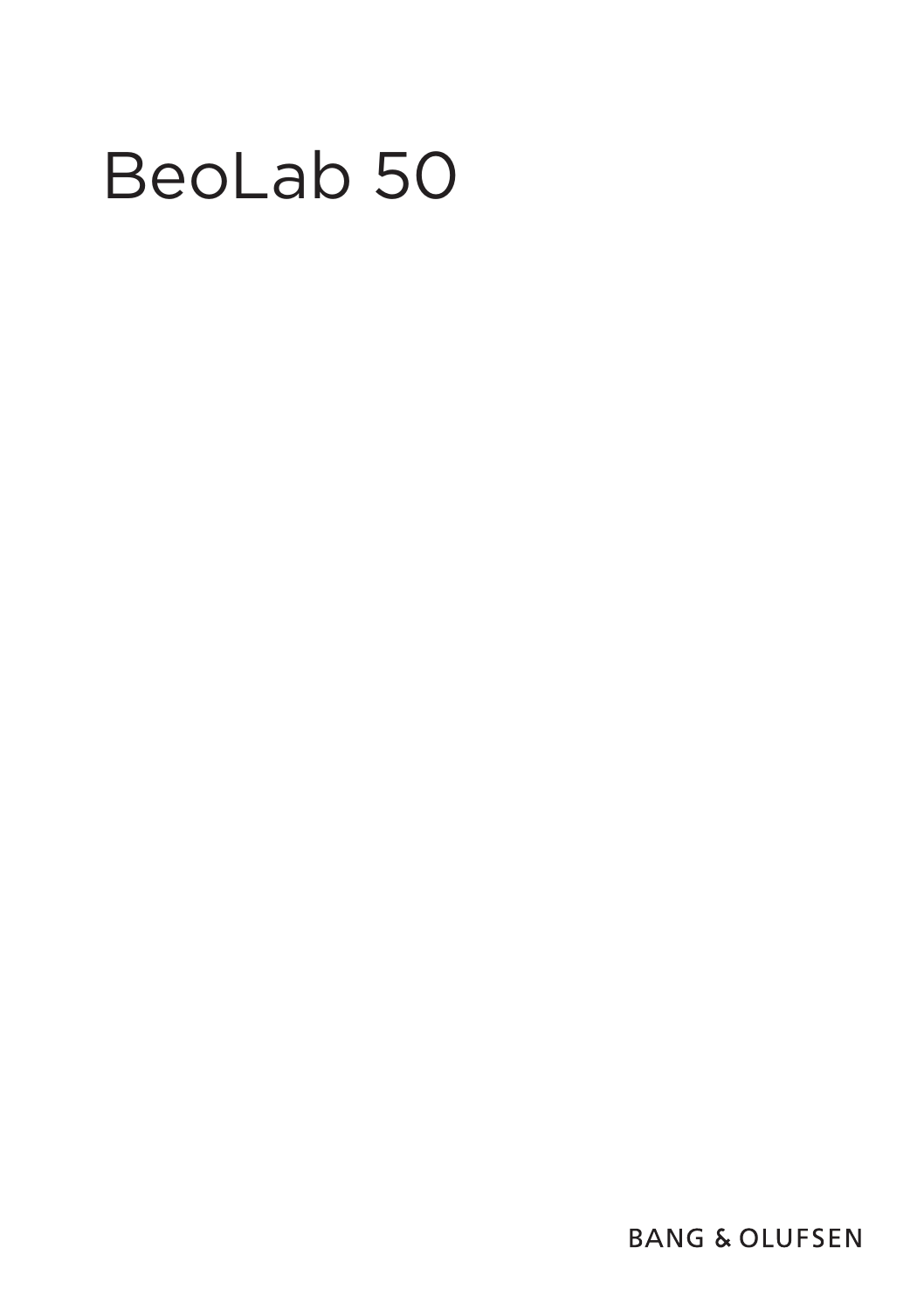For user guide, see: Se betjeningsvejledning på: Användarhandledning finns här: Die Bedienungsanleitung finden Sie unter: Voor de gebruikershandleiding, zie: Pour accéder au manuel de l'utilisateur, consultez le site: Si desea descargar la guía de usuario, visite: Per la guida utente, vedere: Para aceder ao manual do utilizador, visite: Руководство пользователя можно найти по ссылке: ユーザーガイドは次のリンク先をご覧ください。: **사용 설명서는 에서 찾아볼 수 있습니다** : 如要查看用户指南,请访问: 如需使用指南,請參閱:

www.bang-olufsen.com/BL50UserGuide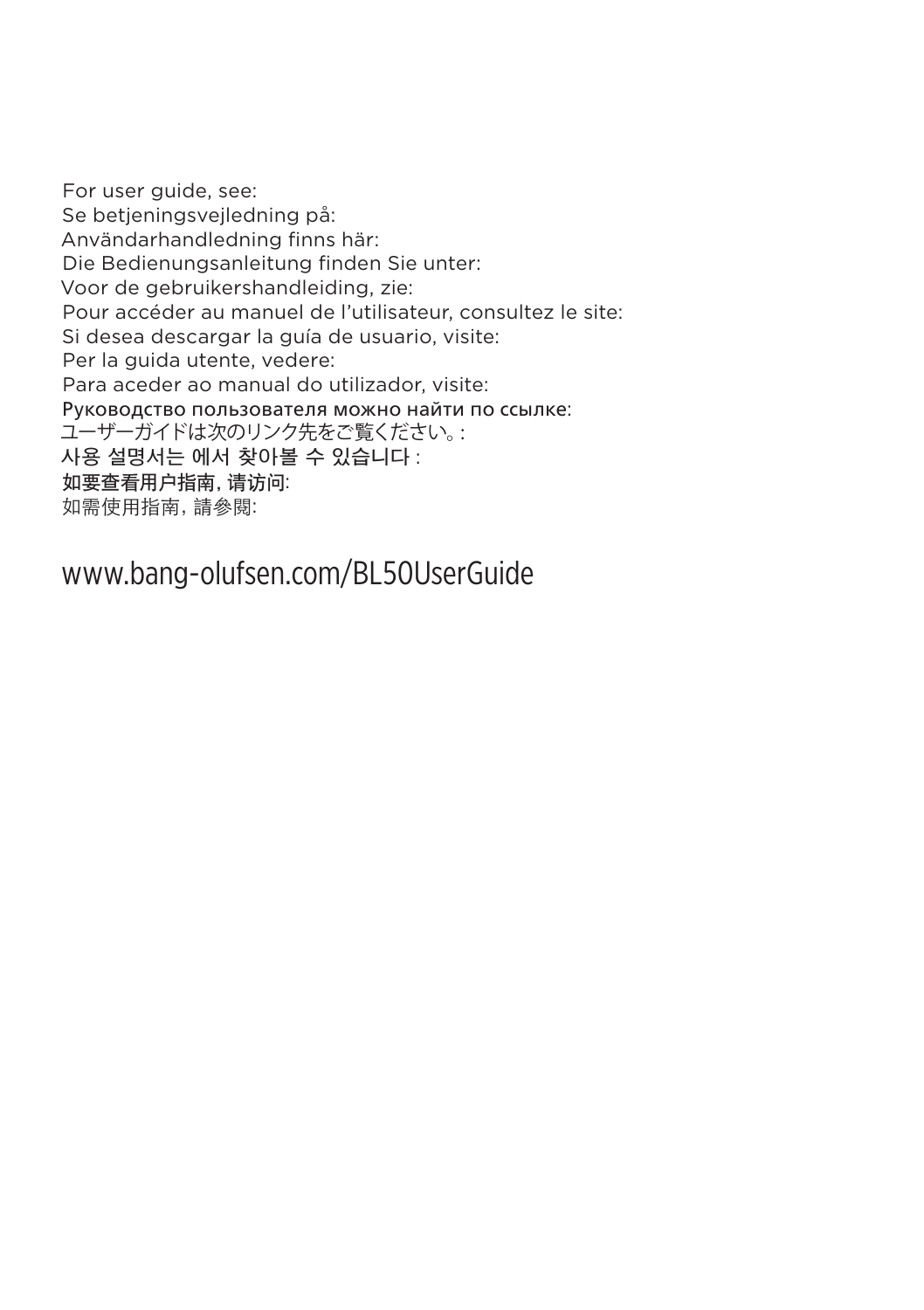# Important safety instructions

WARNING: To reduce the risk of fire or electric shock, do not expose this appliance to rain or moisture.

The product can only be switched off completely by disconnecting it from the mains sockets. The mains sockets must always be accessible.



The lightning flash with arrowhead symbol within an equilateral triangle. is intended to alert the user to the presence

of uninsulated "dangerous voltage" within

the product's enclosure that may be of sufficient magnitude to constitute a risk of electric shock to persons.

İ**2000m** The exclamation point within an equilateral triangle is intended to alert the user to the presence of important operating and main-<br>an electrician for tenance (servicing) instructions in the literature accompanying the product.

# *For the Chinese market only!*



仅适用于海拔 2000m以下地区安全使用。

仅适用于非热带气候条件下安全使用。 如果在热带地区使用, 房间内必须有空调。)Se

# **Cautions**

- No naked flame sources, such as lighted candles should be placed on the product.
- Follow instructions to ensure correct and safe installation and interconnection of equipment in  $\blacksquare$ ms. multimedia systems.
- Make sure the cable connection between the product and the router does not exit the building to avoid contact with high voltage.
- 1) Read these instructions.
- 2) Keep these instructions.
- 3) Heed all warnings.
- 4) Follow all instructions.
- 5) Do not use this apparatus near water.
- 6) Clean only with dry cloth.

7) Do not block any ventilation openings. Install in accordance with the manufacturer's instructions. 8) Do not install near any heat sources such as radiators, heat registers, stoves, or other apparatus (including amplifiers) that produce heat.

9) Do not defeat the safety purpose of the polarized or grounding-type plug. A polarized plug has two blades with one wider than the other. A grounding type plug has two blades and a third grounding prong. The wide blade or the third prong are provided for your safety. If the provided plug does not fit into your outlet, consult an electrician for replacement of the obsolete outlet. 10) Protect the power cord from being walked on or pinched particularly at plugs, convenience receptacles, and the point where they exit from the apparatus. 11) Only use attachments/accessories specified by the manufacturer.

when unused for long periods of time. 12) Unplug this apparatus during lightning storms or

damaged in any way, such as power-supply cord or 13)Refer all servicing to qualified service personnel. Servicing is required when the apparatus has been plug is damaged, liquid has been spilled or objects have fallen into the apparatus, the apparatus has been exposed to rain or moisture, does not operate normally, or has been dropped.



The WiSA logo is a trademark or registered trademark of WiSA, LLC in the United States and other countries.

Technical specifications, features and the use thereof are subject to change without notice.

**3511510** Version 1.1 **1705**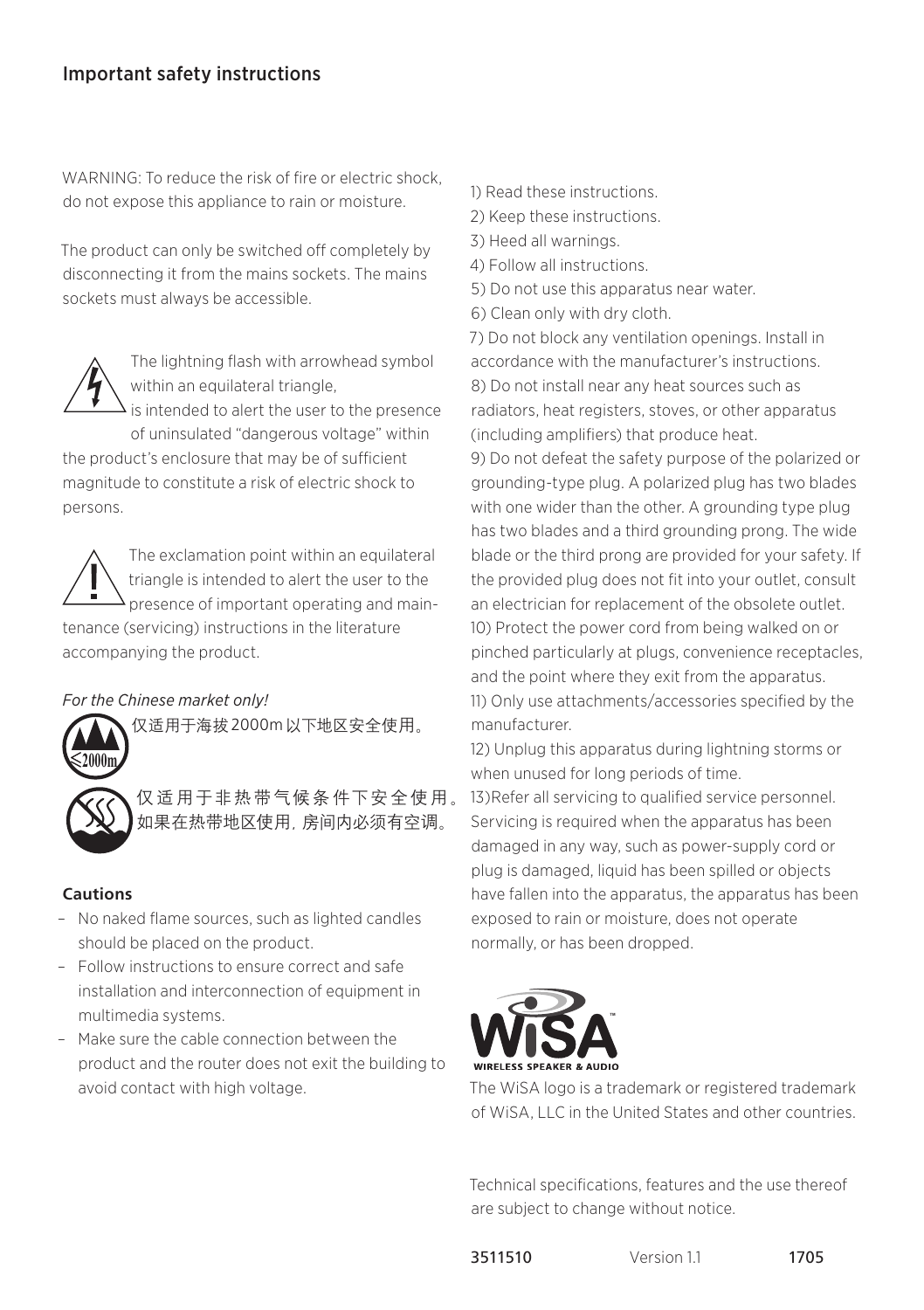

*Master Speaker* 

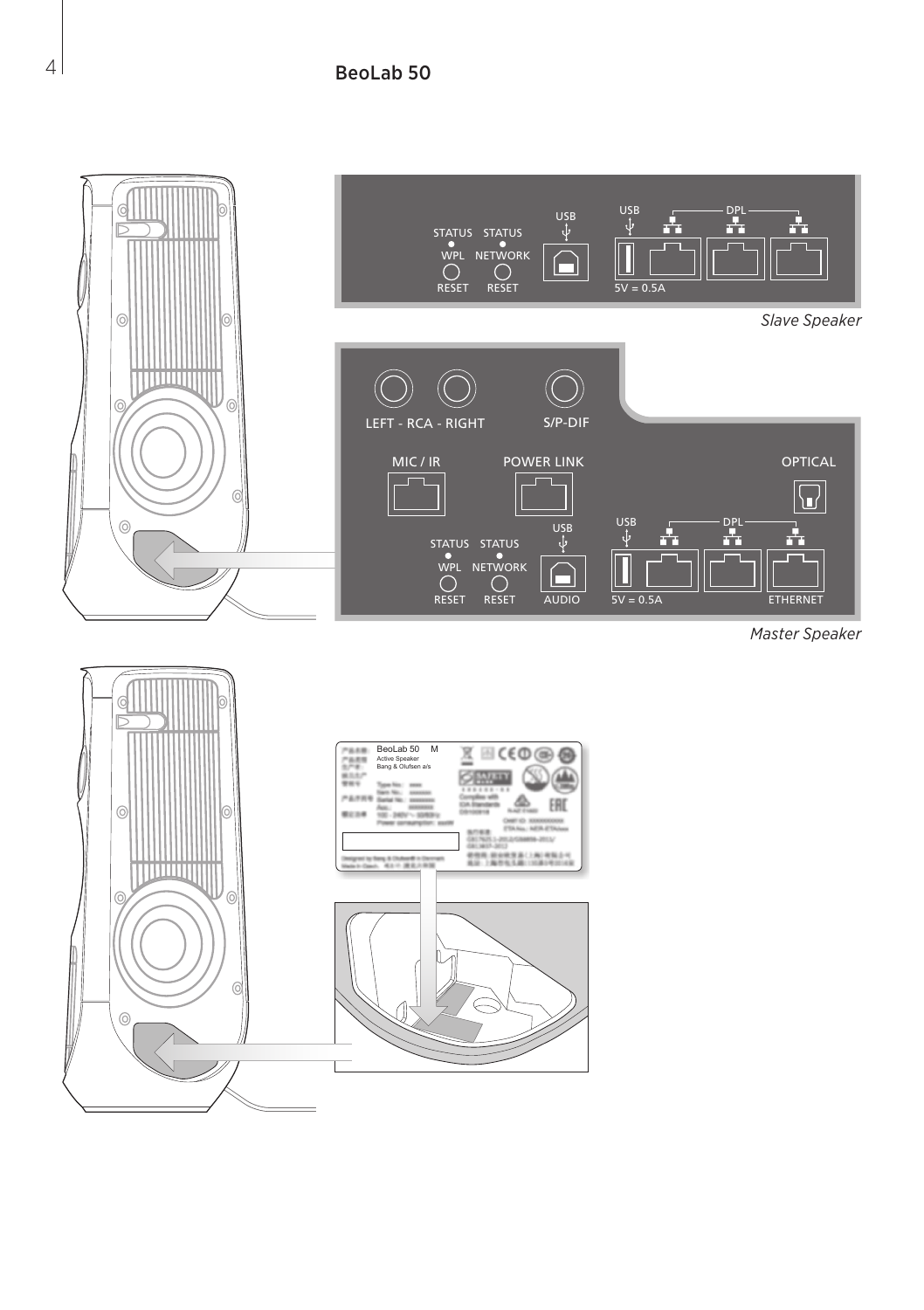





*EN: Due to the weight of the speaker, any lifting of the speaker should be performed by qualified personnel – using the proper equipment.*

*DE: Wegen seines Gewichts sollte der Lautsprecher nur von qualifiziertem Personal und mit geeigneten Hilfsmitteln angehoben und bewegt werden.*

*FR: En raison du poids de l'enceinte, tout déplacement doit être effectué par du personnel qualifié, doté d'un équipement de levage approprié.*

*DA: Højttaleren er meget tung og bør derfor kun flyttes eller løftes af uddannede serviceteknikere, der bruger det rigtige udstyr.*



*ES: Debido al elevado peso del altavoz, toda operación de izado del mismo debe ser llevada a cabo por personal experto, empleando equipos adecuados.*

*IT: A causa del suo peso, il sollevamento del diffusore deve essere effettuato da personale qualificato, con le attrezzature del caso.*

*ZH:* 鉴于音箱的重量,应由专业人士 采用专用设备搬运音箱。

*ZHTRTW:* 由於揚聲器有一定的重量, 如需抬起揚聲器,請務必由合格人員 利用適當的設備進行。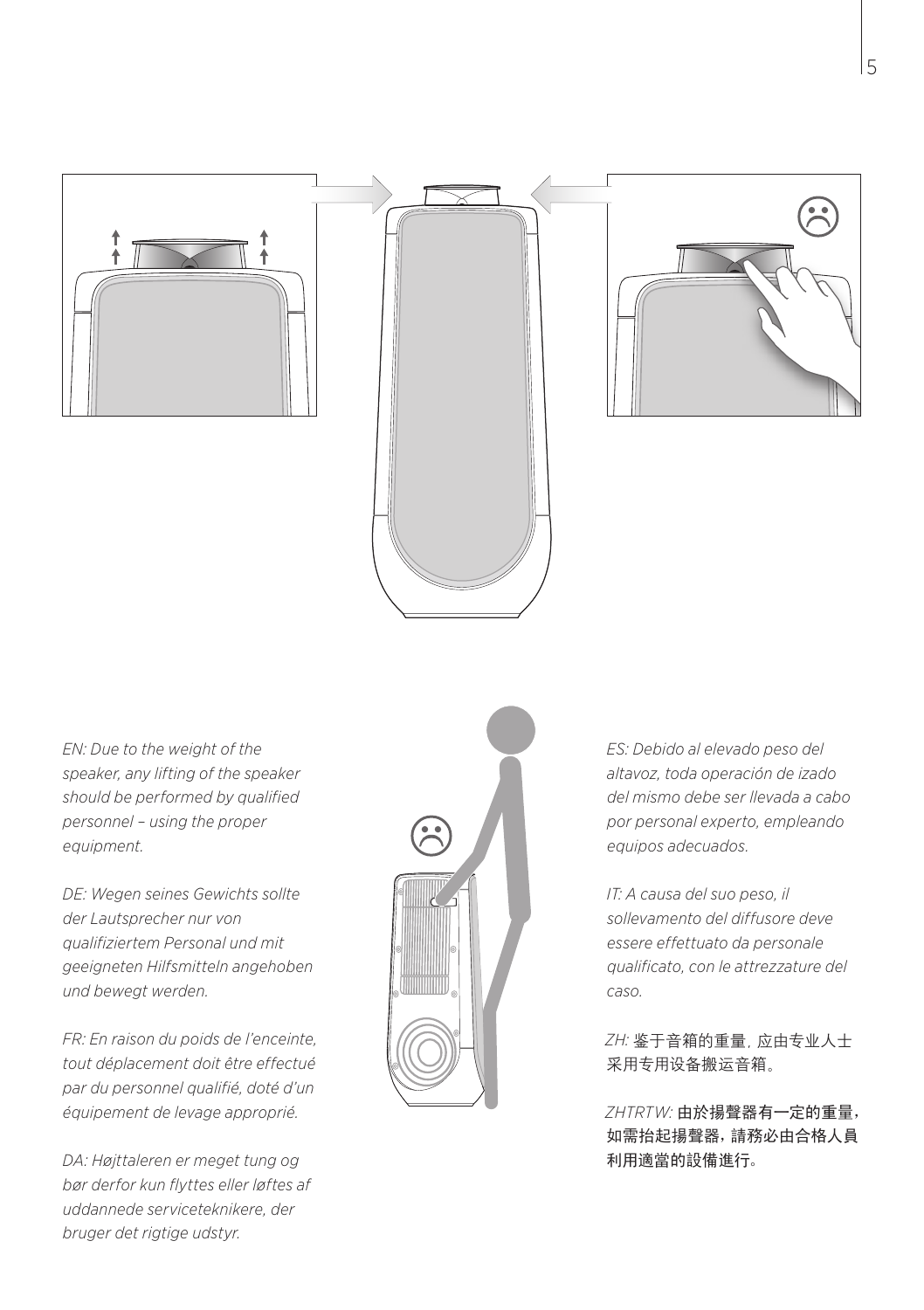## 6 Important information

## English



Electrical and electronic equipment, parts and batteries marked with this symbol must not be disposed

of with normal household wastage, it must be collected and disposed of separately to protect the environment.

Your Bang & Olufsen retailer will advise you of the correct way of disposal in your country.

For indoor use only. Hereby, Bang & Olufsen declares that this product is in compliance with the essential requirements and other relevant provisions of Directive 1999/5/EC. The declaration of conformity may be consulted at www. bang-olufsen.com/guides.

## *Important!*

- Avoid placing the product in direct sunlight or direct artificial light, such as a spotlight.
- Make sure that the product is set up, placed and connected in accordance with the instructions.
- Place your product on a firm surface or stand where you want it placed permanently. Use Bang & Olufsen approved stands and wall brackets only!
- Do not place any items on top of your product.
- Do not subject the product to high humidity, rain or sources of heat.
- The product is intended for indoor use in dry, domestic environments only. Use within a temperature range of 10–40°C (50–105°F).
- Leave enough space around the product for adequate ventilation.
- Do not connect any of the products in your system to the mains, until you have connected all the cables.

– Do not attempt to open the product.

- Leave such operations to qualified service personnel.
- The product can only be switched off completely by disconnecting it from the wall socket.
- The supplied plug and mains cord are specially designed for the product. Do not change the plug and if the mains cord is damaged, you must buy a new one from your Bang & Olufsen retailer. WARNING: To reduce the risk of fire or electric shock, do not expose this appliance to rain or moisture. Do not expose this equipment to dripping or splashing and ensure that no objects filled with liquids, such as vases, are placed on the equipment. To completely disconnect this equipment from the AC Mains, disconnect the mains plug from the wall socket. The wall socket must always be easily accessible

## Deutsch *(German)*



Mit diesem Symbol gekennzeichnete elektrische

und elektronische Geräte, Bauteile und Batterien dürfen

nicht in den normalen Haushaltsmüll

gegeben, sondern müssen zum Schutz der Umwelt sämtlich getrennt eingesammelt und entsorgt werden.

Ihr Bang & Olufsen Fachhändler berät Sie bei der sachgerechten Entsorgung in Ihrem Land.

# Nicht für den Gebrauch im Freien.

Hiermit erklärt Bang & Olufsen, dass dieses Produkt den wesentlichen Anforderungen und sonstigen relevanten Bestimmungen der Richtlinie 1999/5/EC entspricht. Die Konformitätserklärung finden Sie unter www.bang-olufsen.com/guides.

#### *Wichtiger Hinweis:*

- Stellen Sie das Gerät nicht in direktem Sonnenlicht oder nahe an direkten künstlichen Lichtquellen wie Spots auf.
- Achten Sie darauf, dass das Gerät entsprechend diesen Hinweisen platziert, angeschlossen und eingestellt wird.
- Stellen Sie das Gerät auf einer festen Oberfläche oder einem soliden Standfuß an dem Ort auf, wo es auf Dauer verbleiben soll. Benutzen Sie nur von Bang & Olufsen zugelassene Standfüße und Wandhalterungen!
- Stellen Sie keine Gegenstände auf das Gerät.
- Setzen Sie das Gerät nicht hoher Feuchtigkeit, Regen und Wärmequellen aus.
- Das Gerät ist ausschließlich für den Gebrauch in trockenen Wohnräumen vorgesehen. Die zulässige Umgebungstemperatur im Betrieb beträgt zwischen 10 und 40 °C.
- Lassen Sie um das Gerät stets genug Platz für ausreichende Lüftung.
- Schließen Sie keines der Geräte in Ihrem System an das Netz an, bevor Sie alle anderen Kabel angeschlossen haben.
- Versuchen Sie nicht, das Gerät zu öffnen. Überlassen Sie dies qualifiziertem Servicepersonal.
- Das Gerät kann nur durch Netztrennung vollständig ausgeschaltet werden.
- Das mitgelieferte Netzkabel samt Stecker wurde speziell für dieses Produkt entwickelt. Tauschen Sie den Stecker nicht aus. Wenn das Netzkabel beschädigt wird, müssen Sie bei Ihrem Bang & Olufsen Fachhändler ein neues anfordern. ACHTUNG: Um Feuer oder elektrische Schläge zu vermeiden, darf dieses Gerät weder Regen noch Feuchtigkeit ausgesetzt werden. Setzen Sie dieses Gerät keinem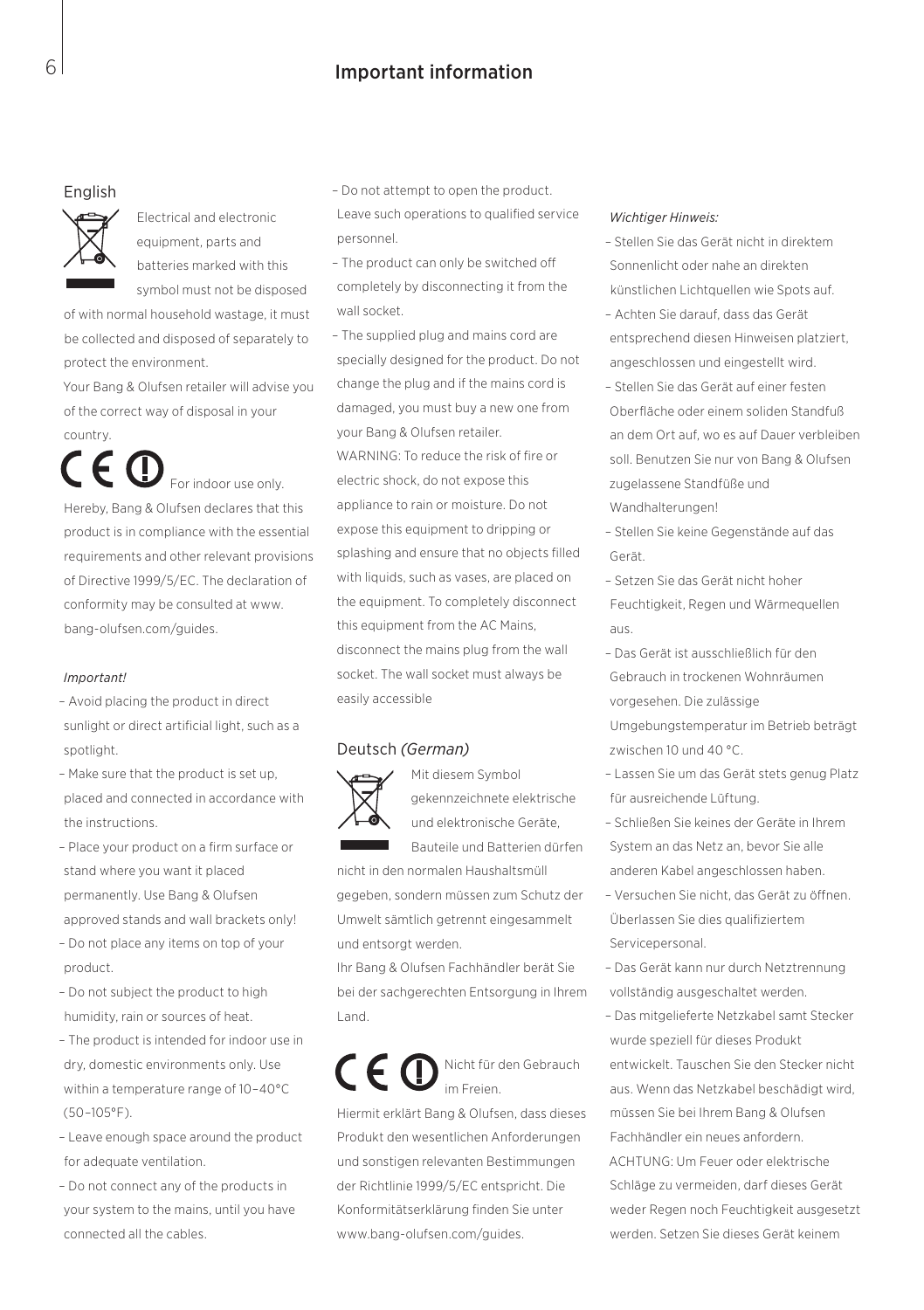Tropf- bzw. Spritzwasser aus und stellen Sie keine mit Flüssigkeiten gefüllten Objekte wie z. B. Vasen darauf ab. Um das Gerät vollständig vom Netz zu trennen, ziehen Sie den Netzstecker aus der Steckdose. Die Steckdose sollte frei zugänglich bleiben.

## Français *(French)*



Il n'est pas permis de jeter les équipements, les pièces électriques et électroniques et les batteries portant ce

symbole avec les ordures ménagères ; ces équipements doivent être collectés et mis au rebut séparément afin de préserver l'environnement.

Votre revendeur Bang & Olufsen se fera un plaisir de vous conseiller sur la procédure correcte de mise au rebut dans votre pays.

Uniquement destiné CE C pour une utilisation à l'intérieur.

Bang & Olufsen déclare par la présente que le présent produit, est conforme aux exigences essentielles et aux autres dispositions de la Directive 1999/5/EC. La déclaratio

n de conformité peut être consultée à l'adresse suivante : www.bang-olufsen. com/guides.

## *Important !*

- Eviter d'exposer directement l'appareil au soleil ou à la lumière artificielle (spots, etc.). – Vérifier que l'appareil est installé,
- positionné et connecté conformément aux instructions.
- Poser l'appareil sur une surface ferme, de préférence sur une table, un buffet ou un pied, où il restera en permanence. N'utiliser que les pieds et les supports muraux agréés par Bang & Olufsen !
- Ne poser aucun objet sur l'appareil.
- Ne pas exposer l'appareil à un taux
- d'humidité élevé, à la pluie ou à une source de chaleur.
- Cet appareil est uniquement conçu pour être utilisé à l'intérieur, dans un lieu sec. Plage de températures acceptable : 10 à 40  $^{\circ}C$
- Laisser suffisamment d'espace autour de l'appareil pour une ventilation appropriée.
- Ne relier aucun élément de l'installation au secteur avant d'avoir branché tous les câbles.
- Ne pas tenter d'ouvrir le boîtier de l'appareil. Les opérations de ce type doivent être confiées à du personnel de maintenance qualifié.
- Pour éteindre complètement l'appareil, la seule possibilité est de débrancher la prise murale.
- Le câble secteur et la fiche fournis sont spécialement conçus pour cet appareil. Ne pas changer la fiche. Si le câble secteur est endommagé, en acheter un autre auprès de votre revendeur Bang & Olufsen. AVERTISSEMENT : afin de réduire le risque d'incendie ou d'électrocution, ne pas exposer cet appareil à la pluie ou à l'humidité. Ne pas exposer l'appareil à l'écoulement de liquides et aux éclaboussures et s'assurer qu'aucun objet rempli de liquide, par exemple un vase, n'est placé sur l'appareil.

Pour déconnecter complètement l'appareil du secteur, débrancher le cordon d'alimentation de la prise secteur. L'appareil débranché reste prêt à l'emploi.

## Dansk *(Danish)*



Elektrisk og elektronisk udstyr, reservedele og batterier, der er mærket med dette symbol, må ikke bortskaffes sammen

med almindeligt husholdningsaffald. Det

skal indsamles og bortskaffes separat for at beskytte miljøet.

Din Bang & Olufsen forhandler kan rådgive dig om den korrekte bortskaffelsesmetode i dit land.

Kun beregnet til CE CD indendørsbrug. Bang & Olufsen erklærer hermed, at dette produkt overholder de essentielle krav og relevante bestemmelser i direktivet 1999/5/EF. Se også

overensstemmelseserklæringen på www. bang-olufsen.dk/brugervejledninger.

## *Vigtigt!*

- Anbring ikke produktet i direkte sollys eller direkte under kunstig belysning, f.eks. en spot.
- Sørg for, at produktet sættes op, placeres og tilsluttes i overensstemmelse med instruktionerne.
- Placer produktet på en solid overflade eller stand, hvor du ønsker, det skal blive stående. Brug kun stande og vægbeslag, der er godkendt af Bang & Olufsen.
- Anbring ikke genstande oven på produktet.
- Udsæt ikke produktet for høj luftfugtighed, regn eller varme.
- Produktet er udelukkende beregnet til indendørsanvendelse under tørre forhold inden for et temperaturområde på 10-40  $^{\circ}$ C.
- Sørg for, at der er plads nok omkring produktet til at sikre tilstrækkelig ventilation.
- Slut ikke nogen af produkterne i dit system til lysnettet, før du har tilsluttet alle kablerne.
- Forsøg aldrig at åbne produktet. Produktet må kun åbnes af uddannede serviceteknikere.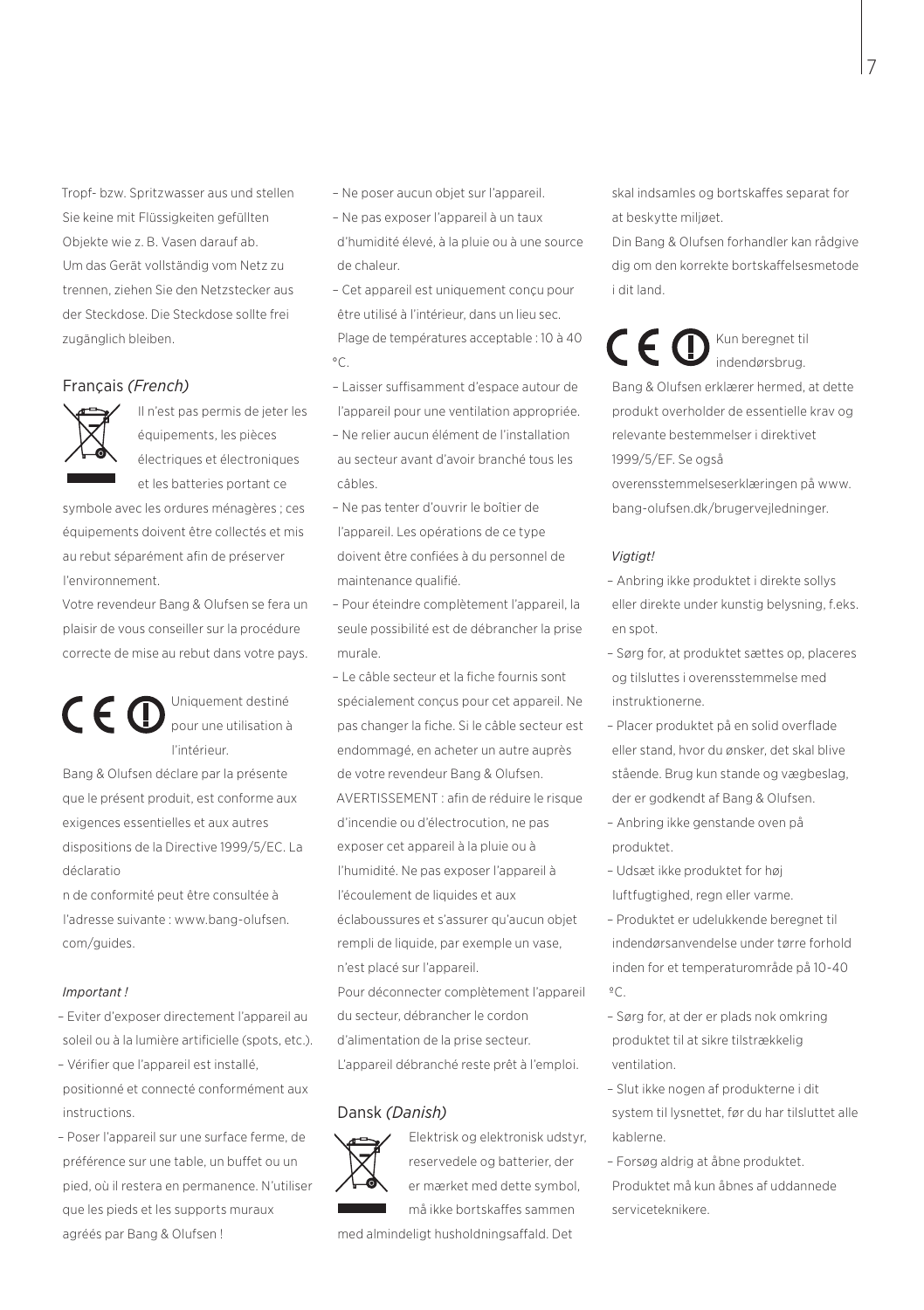– Produktet kan kun slukkes helt ved at tage stikket ud af stikkontakten.

– Den medfølgende netledning og stikket på den er specielt designet til dette produkt. Stikket må ikke ændres, og hvis netledningen bliver beskadiget, skal du købe en ny hos din Bang & Olufsen forhandler.

ADVARSEL: For at reducere risikoen for brand og elektrisk stød må dette produkt ikke udsættes for regn eller fugt. Produktet må heller ikke udsættes for dryp eller stænk, og der må ikke placeres genstande fyldt med væske, f.eks. vaser, på udstyret. Tag stikket ud af stikkontakten for helt at afbryde strømmen til produktet. Afbryderen skal altid være nem at komme til.

## Español *(Spanish)*



Los equipos, piezas y baterías de tipo eléctrico y electrónico marcados con este símbolo no deben eliminarse junto

con los residuos domésticos habituales; en su lugar, deben ser recogidos y eliminados de forma independiente para proteger el medioambiente.

Su distribuidor de Bang & Olufsen le asesorará acerca de los pasos a seguir en su país para realizar la eliminación de forma correcta.

## Este equipo está  $C \in \mathbb{C}$ destinado

exclusivamente al uso en interiores. Bang & Olufsen declara que este equipo satisface los requisitos fundamentales y demás disposiciones correspondientes de la Directiva 1999/5/CE. La declaración de conformidad está disponible públicamente en el sitio web: www.bang-olufsen.com/ guides.

#### *Importante*

- Evite colocar el equipo en un lugar expuesto a la luz solar directa o a luz artificial directa, como la generada por un foco halógeno.
- Asegúrese de que el equipo permanezca instalado, situado y conectado de acuerdo con las instrucciones.
- Coloque el equipo sobre una superficie firme o en un soporte apto para su instalación permanente. Use exclusivamente soportes de pie y de pared homologados por Bang & Olufsen.
- No coloque ningún objeto sobre el equipo.
- No someta el equipo a niveles elevados de humedad, a la lluvia o a fuentes de calor.
- Este equipo ha sido diseñado exclusivamente para el uso interior en entornos domésticos secos. El uso debe tener lugar a una temperatura comprendida entre 10 y 40 °C (50 y 105  $^{\circ}$ F)
- Mantenga el espacio necesario alrededor del equipo para favorecer su correcta ventilación.
- No conecte ninguno de los equipos del sistema a la red eléctrica hasta que haya conectado todos los cables.
- No intente abrir el equipo. Este tipo de operaciones debe ser realizado por personal técnico cualificado.
- El equipo sólo se puede apagar totalmente desconectando el enchufe de la toma de suministro eléctrico.
- El enchufe y el cable de alimentación suministrados han sido diseñados especialmente para este equipo. No cambie el enchufe; si el cable de alimentación resulta dañado, deberá adquirir otro a través de su distribuidor de Bang & Olufsen.

ADVERTENCIA: A fin de reducir el riesgo de incendio o descarga eléctrica, no exponga este aparato a la lluvia ni a la

humedad. No exponga este equipo a goteos o salpicaduras ni coloque ningún objeto que contenga líquido, como un jarrón, sobre el mismo. Para desconectar completamente este equipo de la red eléctrica de corriente alterna, desconecte el enchufe de alimentación de la toma de suministro eléctrico. El dispositivo de desconexión debe encontrarse en un lugar fácilmente accesible.

## Italiano *(Italian)*



Apparecchiature elettriche ed elettroniche, parti e batterie, contrassegnate con questo simbolo non devono essere

smaltite con i normali rifiuti domestici, ma devono essere raccolte e smaltite separatamente per proteggere l'ambiente. Per informazioni sulla procedura di smaltimento corretta per il proprio Paese, rivolgersi a un rivenditore Bang & Olufsen.

Inteso solo per uso al  $\mathsf{C}\in\mathsf{D}$ coperto. Con la presente, Bang & Olufsen dichiara che questo prodotto, è conforme ai requisiti essenziali e altre disposizioni esposte nella Direttiva 1999/5/EC. La Dichiarazione di conformità può essere consultata all'indirizzo www.bang-olufsen.com/ guides.

## *Importante!*

- Non esporre il prodotto alla luce del sole o artificiale (ad esempio un faretto) diretta.
- Verificare che il prodotto sia stato installato, posizionato e collegato in conformità con le istruzioni fornite.
- Posizionare il prodotto su una superficie stabile o altra collocazione permanente. Utilizzare solo stand e staffe da parete approvati da Bang & Olufsen.
- Non posare oggetti sopra il prodotto.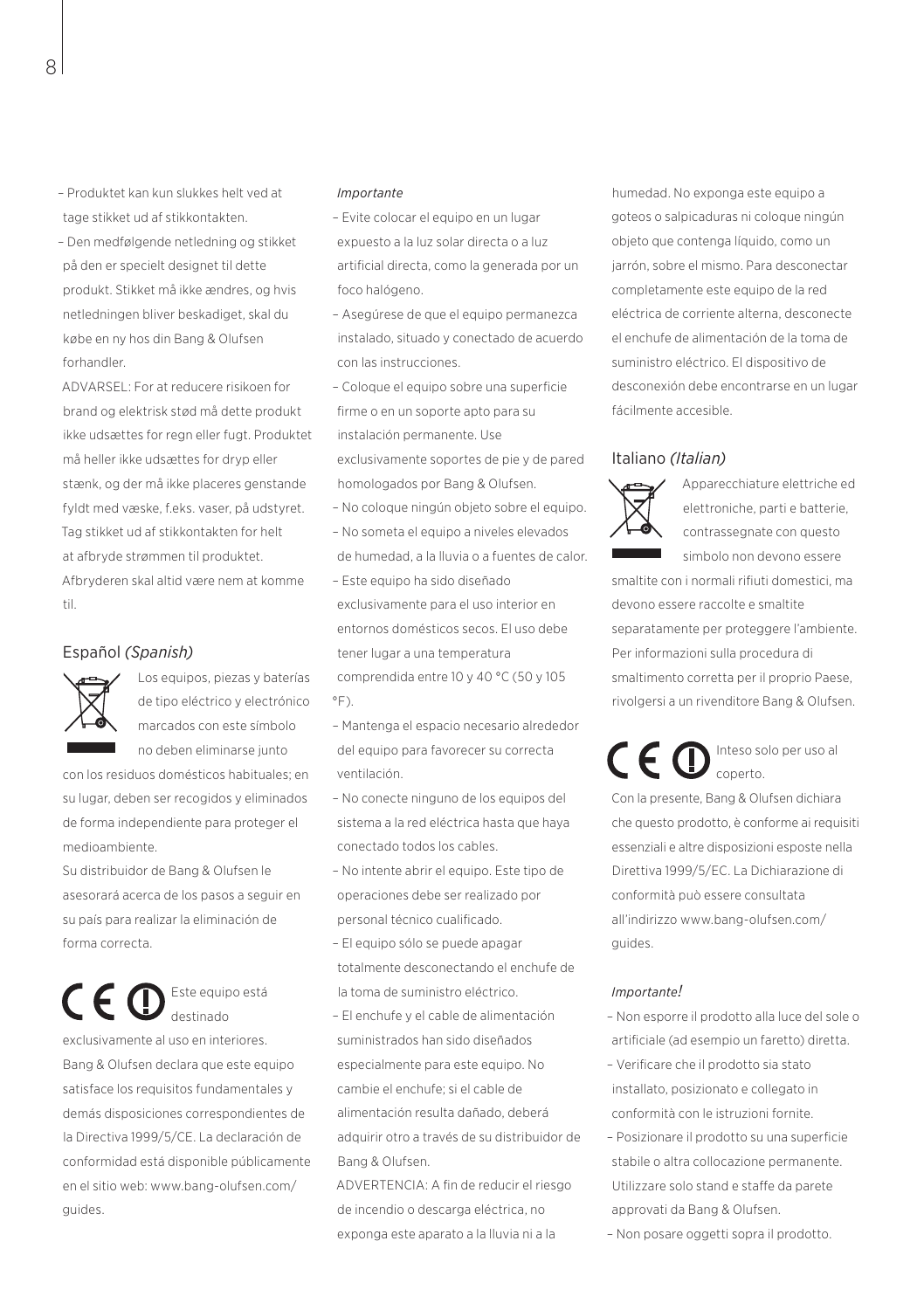– Non esporre il prodotto a valori elevati di umidità, a pioggia o a fonti di calore.

– Il prodotto è inteso solo per un uso in ambienti domestici e privi di umidità. Utilizzare a temperature comprese tra 10° e 40° C.

– Lasciare spazio sufficiente intorno al prodotto per consentirne una ventilazione adeguata.

– Non collegare nessuno dei singoli dispositivi dell'impianto alla rete di alimentazione prima di aver collegato tutti i cavi.

– Non tentare di aprire il prodotto. Queste operazioni sono esclusivamente di competenza del personale tecnico qualificato.

– Il prodotto può essere spento completamente solo scollegandolo dalla presa a muro.

– Il cavo dell'alimentazione e la relativa spina in dotazione sono stati progettati specificamente per il prodotto. Non sostituire la spina e, se il cavo dovesse subire danni, è necessario acquistarne uno nuovo da un rivenditore Bang & Olufsen. ATTENZIONE: per evitare il rischio di incendi o scariche elettriche, non esporre questo apparecchio a pioggia o umidità. Non esporre l'apparecchio a gocciolii o spruzzi e non collocare oggetti contenenti liquidi, ad esempio vasi, sopra di esso. Per scollegare completamente l'apparecchio dall'alimentazione CA, scollegare il cavo dell'alimentazione dalla presa a muro. Il dispositivo scollegato rimarrà pronto per l'uso.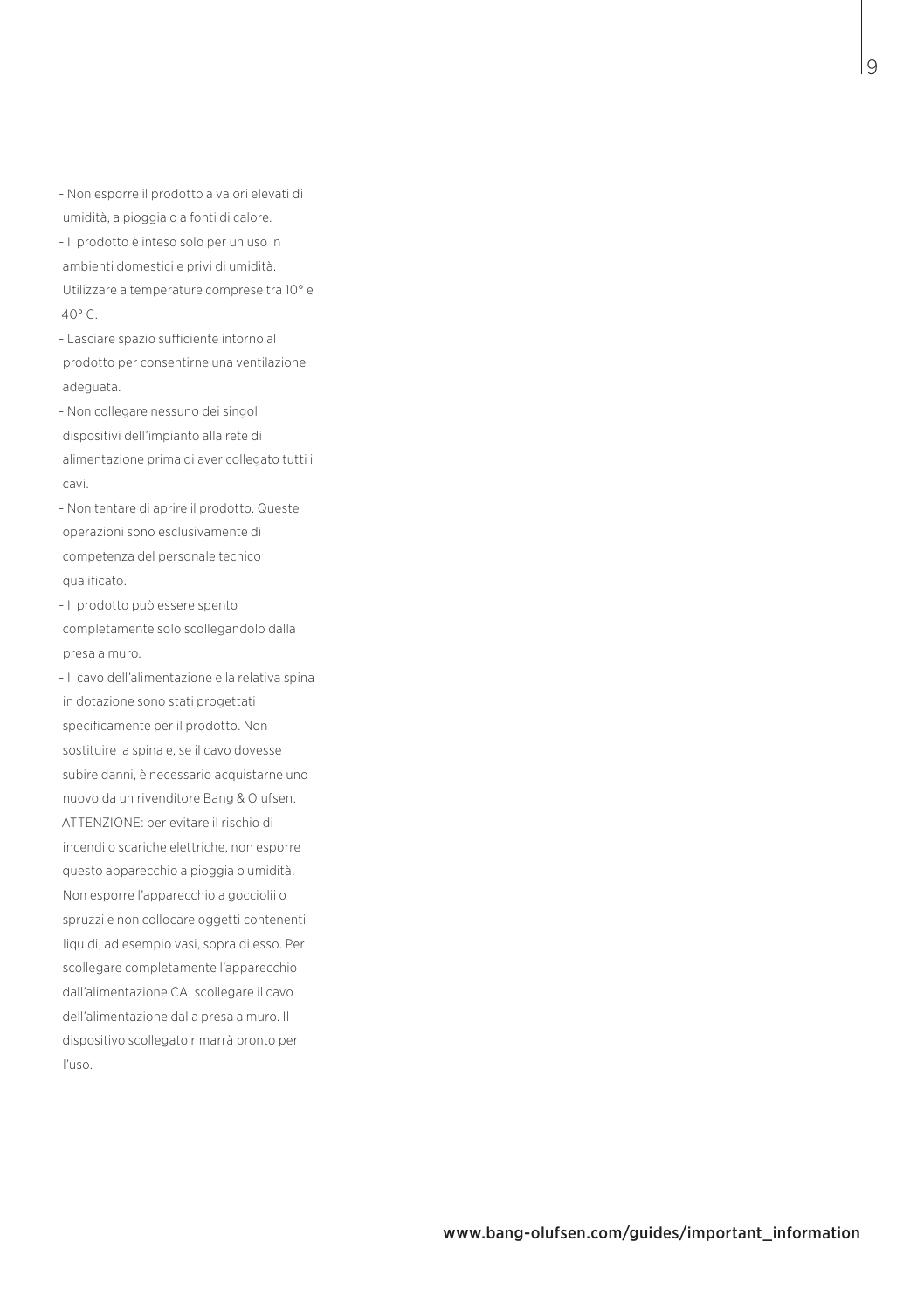



| 部件名称:   | 有毒有害物或元素 |         |          |               |             |               |
|---------|----------|---------|----------|---------------|-------------|---------------|
|         | 铅<br>Pb  | 汞<br>HG | 镉<br>Cd  | 六价铬<br>Cr(VI) | 多溴联苯<br>PBB | 多溴二苯醚<br>PBDE |
| 印刷电路板组件 | $\times$ | o       | $\Omega$ | $\Omega$      | $\circ$     | $\Omega$      |
| 铝制部件    | $\times$ | o       | $\circ$  | $\Omega$      | $\circ$     | $\Omega$      |
| 扬声器     | $\times$ | o       | $\circ$  | $\Omega$      | $\circ$     | $\Omega$      |
| 机柜      | $\times$ | o       | $\Omega$ | $\Omega$      | $\circ$     | $\Omega$      |

图表符号:

o 表示有毒有害物在部件所有材料中的含量均在 ST/T 11363-2006 MCV 准定的限量要求以下。

× 表示有毒有害物至少在部件的某一材料中的含量超出 SJ/T 11363-2006 MCV 准定的限量要求。